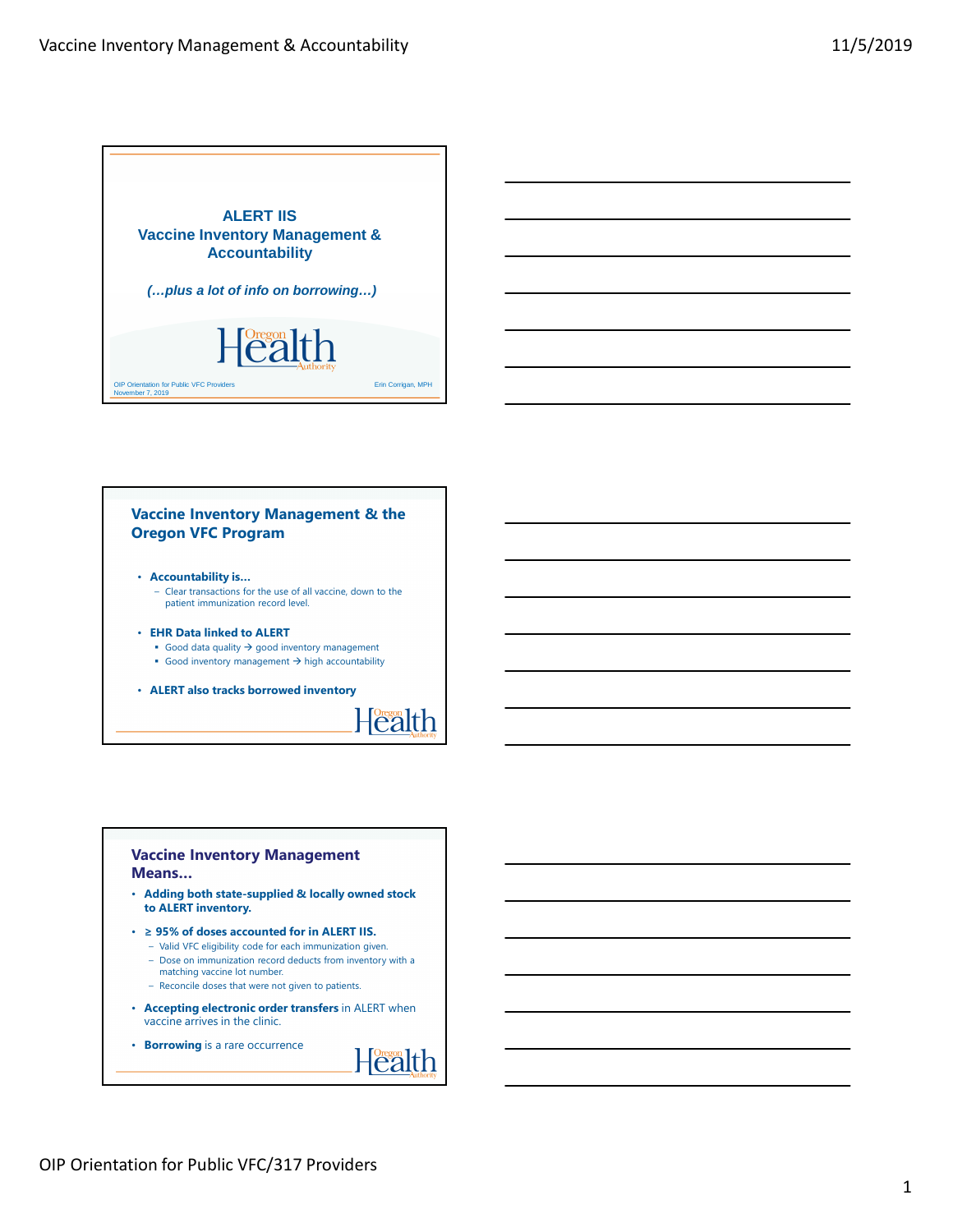Г

| <b>Site Name</b> | Vaccine Transactions for Organization: Erin's Test Clinic - ORGB - 001002        |            |      |                         | <b>Record Count: 6</b> |
|------------------|----------------------------------------------------------------------------------|------------|------|-------------------------|------------------------|
|                  | Trans Date Lot \ Funding Source \ Trade Name                                     | Type       |      | <b>Qty Patient Name</b> | <b>DOB</b>             |
|                  | Erin's Test Clinic 08/28/2017 UI89231 \ Private \ Eluzone Quad PE 0.5ml REC.     |            | 100  |                         |                        |
|                  | Erin's Test Clinic 08/28/2017 UI76209 \ State \ Fluzone Quad PF 0.5mL            | <b>REC</b> | 50   |                         |                        |
|                  | Erin's Test Clinic 08/28/2017 UI89231 \ Private \ Fluzone Quad PE 0.5mL Borrowed |            | $-1$ | <b>BROWN, LIZ</b>       | 01/27/1968             |
|                  | Erin's Test Clinic 08/28/2017 UI76209 \ State \ Fluzone Quad PF 0.5mL            | Immunize   | $-1$ | BROWN, LYDIA 01/27/2007 |                        |
|                  | Erin's Test Clinic 08/28/2017 H015749 \ State \ Pneumovax 23                     | RFC.       | 40   |                         |                        |
|                  | Erin's Test Clinic 08/28/2017 H015749 \ State \ Pneumovax 23                     | Immunize   | $-1$ | <b>BROWN, LIZ</b>       | 01/27/1968             |
|                  |                                                                                  |            |      |                         |                        |

٦





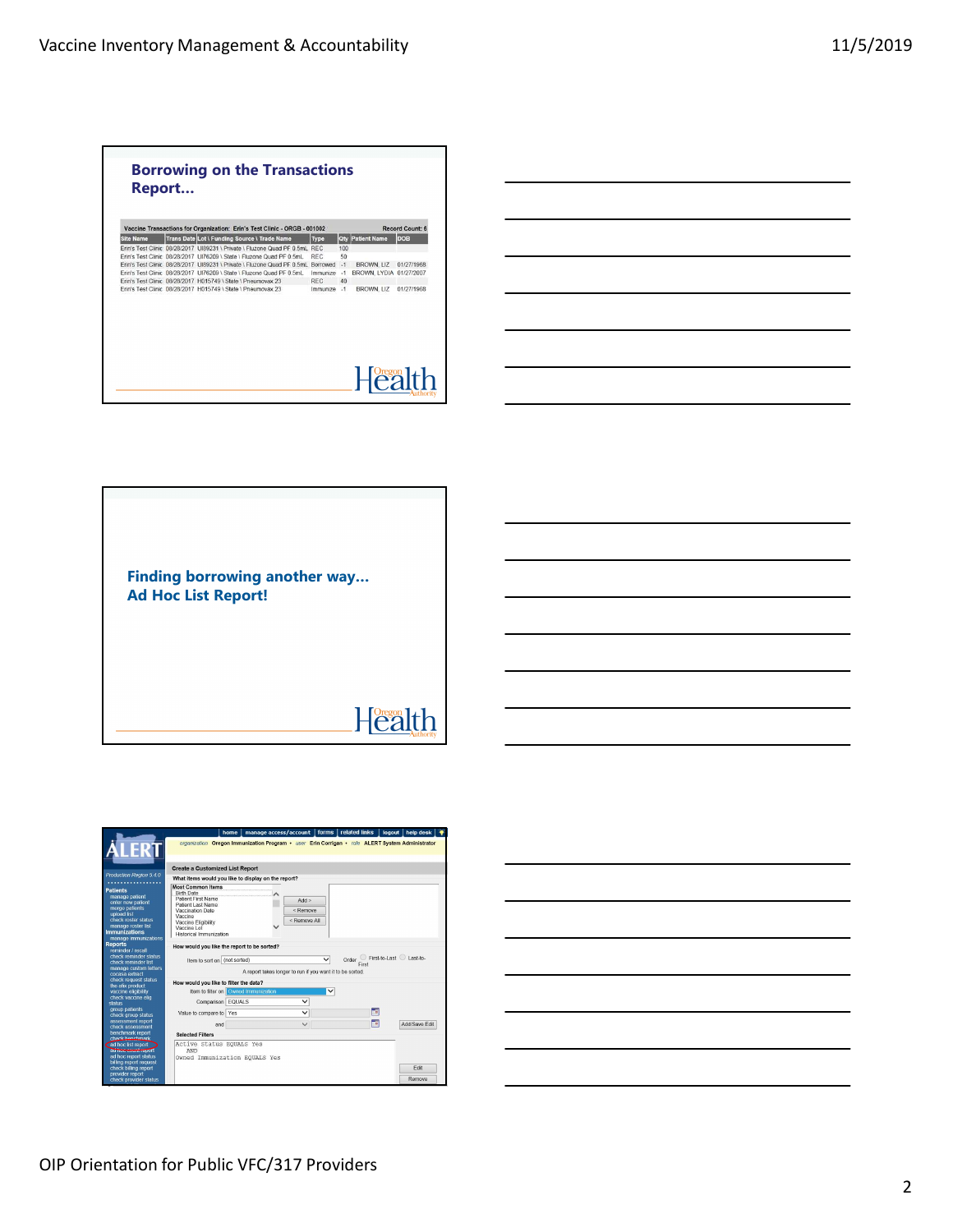| <b>Create a Customized List Report</b>                                                                                                                                                                               |                                   |                                                                                                                                                                                                 |
|----------------------------------------------------------------------------------------------------------------------------------------------------------------------------------------------------------------------|-----------------------------------|-------------------------------------------------------------------------------------------------------------------------------------------------------------------------------------------------|
| What items would you like to display on the report?                                                                                                                                                                  |                                   |                                                                                                                                                                                                 |
| <b>Most Common Items</b><br>Immunization Items<br>Borrowed Inventory<br><b>CVA Continue</b><br>From Inventory<br>Immunization submitted Date<br><b>Inventory Funding Source</b><br><b>NDC</b><br>Owning Organization | Add<br>$<$ Remove<br>< Remove All | <b>Most Common Items</b><br><b>Birth Date</b><br>Patient First Name<br>Patient Last Name<br>Vaccination Date<br>Vaccine<br>Vaccine Eligibility<br>Vaccine Lot<br><b>Historical Immunization</b> |

| <b>Ad Hoc List Report &amp; Borrowing</b> |                              |                 |                                         |                                                                    |                               |                                        |                      |               |                                       |  |
|-------------------------------------------|------------------------------|-----------------|-----------------------------------------|--------------------------------------------------------------------|-------------------------------|----------------------------------------|----------------------|---------------|---------------------------------------|--|
| <b>Birth Date</b>                         | Patient<br><b>First Name</b> | Name            | <b>Patient Last Vaccination</b><br>Date | Vaccine                                                            | Vaccine<br><b>Eligibility</b> | <b>Vaccine Lot Inventory Inventory</b> | <b>Borrowed</b> From |               | Inventory<br><b>Funding</b><br>Source |  |
|                                           | 4/9/2000 DOUGLAS             | <b>CAMPRELL</b> | 9/12/2019 HPV9                          |                                                                    | l B                           | 1602283                                | No                   | Yes           | <b>STATE</b>                          |  |
| 5/21/2008 DALE                            |                              | <b>FVANS</b>    | 10/25/2019 HPV9                         |                                                                    | lм                            | 1602283                                | No                   | Yes           | <b>STATE</b>                          |  |
|                                           | 1/24/1978 JOSEPHINE          | <b>BAKER</b>    | 10/2/2019 TDAP                          |                                                                    | B                             | <b>6N5T6</b>                           | No                   | Yes           | <b>STATE</b>                          |  |
|                                           | 1/24/1978 JOSEPHINE          | <b>BAKER</b>    |                                         | Flu quadrivalent<br>10/2/2019 injectable pfree<br>Flu quadrivalent | B                             | <b>7AR35</b>                           | Yes                  | Yes           | <b>PRIVATE</b>                        |  |
| 3/9/2007 JOHN                             |                              | <b>WICK</b>     |                                         | 10/14/2019 injectable pfree                                        |                               | <b>7AR35</b>                           | No                   | Yes           | <b>PRIVATE</b>                        |  |
| 5/21/2008 DALE                            |                              | <b>FVANS</b>    | 10/25/2019 MCV4O                        |                                                                    | M                             | AMVA152A                               | (null)               | No            |                                       |  |
|                                           |                              |                 |                                         |                                                                    |                               |                                        |                      | <b>Health</b> |                                       |  |

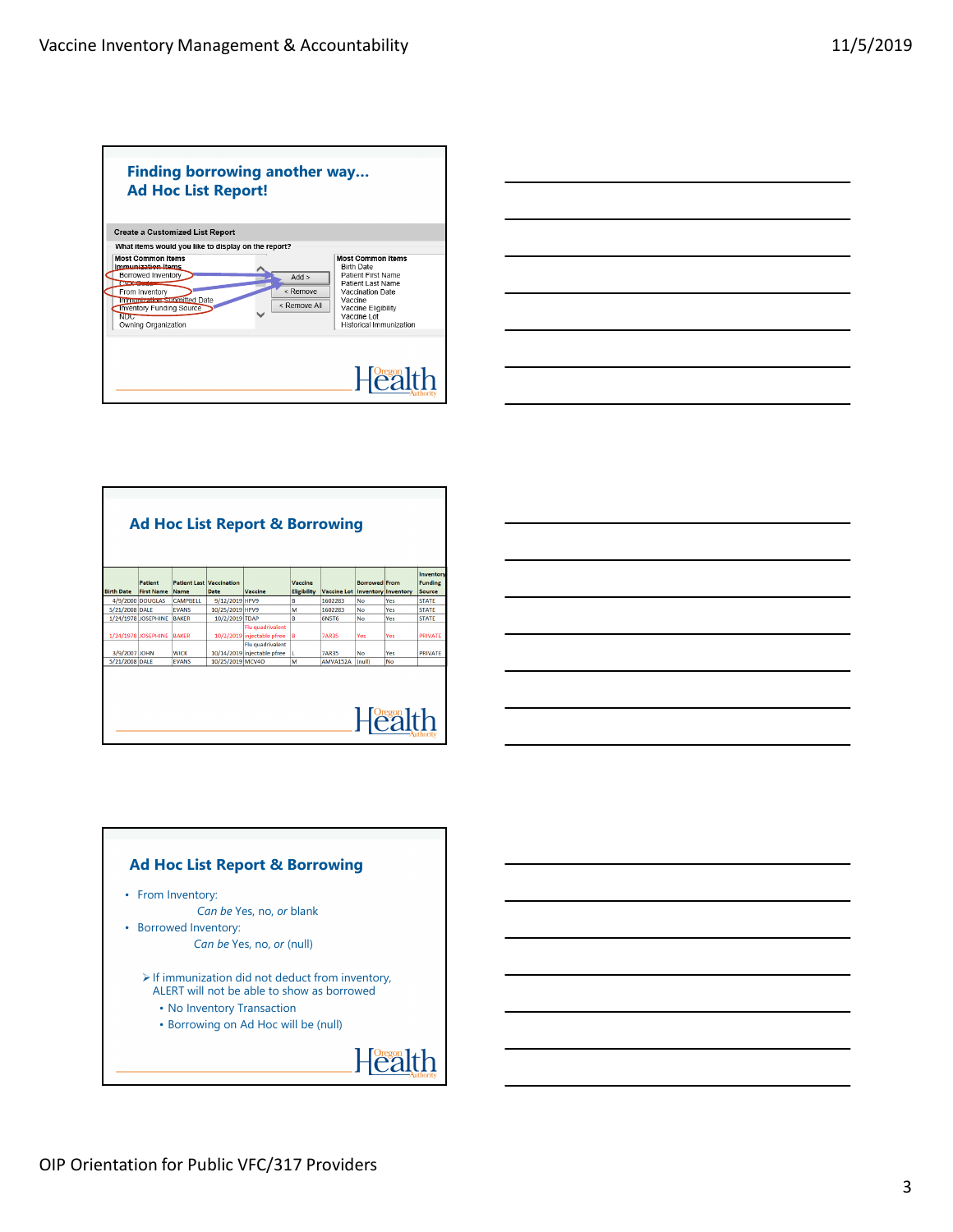| Vaccine                                                       | Eligibility | Lot          |                | Historical I Borrowed From Inventory |     |  |
|---------------------------------------------------------------|-------------|--------------|----------------|--------------------------------------|-----|--|
| <b>MMR</b>                                                    | M           | M040558      | N <sub>o</sub> | No                                   | Yes |  |
| MMR                                                           | B           | M040558      | <b>No</b>      | Yes                                  | Yes |  |
| HepB-Peds                                                     | M           | <b>5DL22</b> | No             | (null)                               | No  |  |
| Only doses that deduct inventory will show "Borrowed" Yes/No  |             |              |                |                                      |     |  |
| If doses do not deduct inventory, "Borrowed" will show (null) |             |              |                |                                      |     |  |
|                                                               |             |              |                |                                      |     |  |





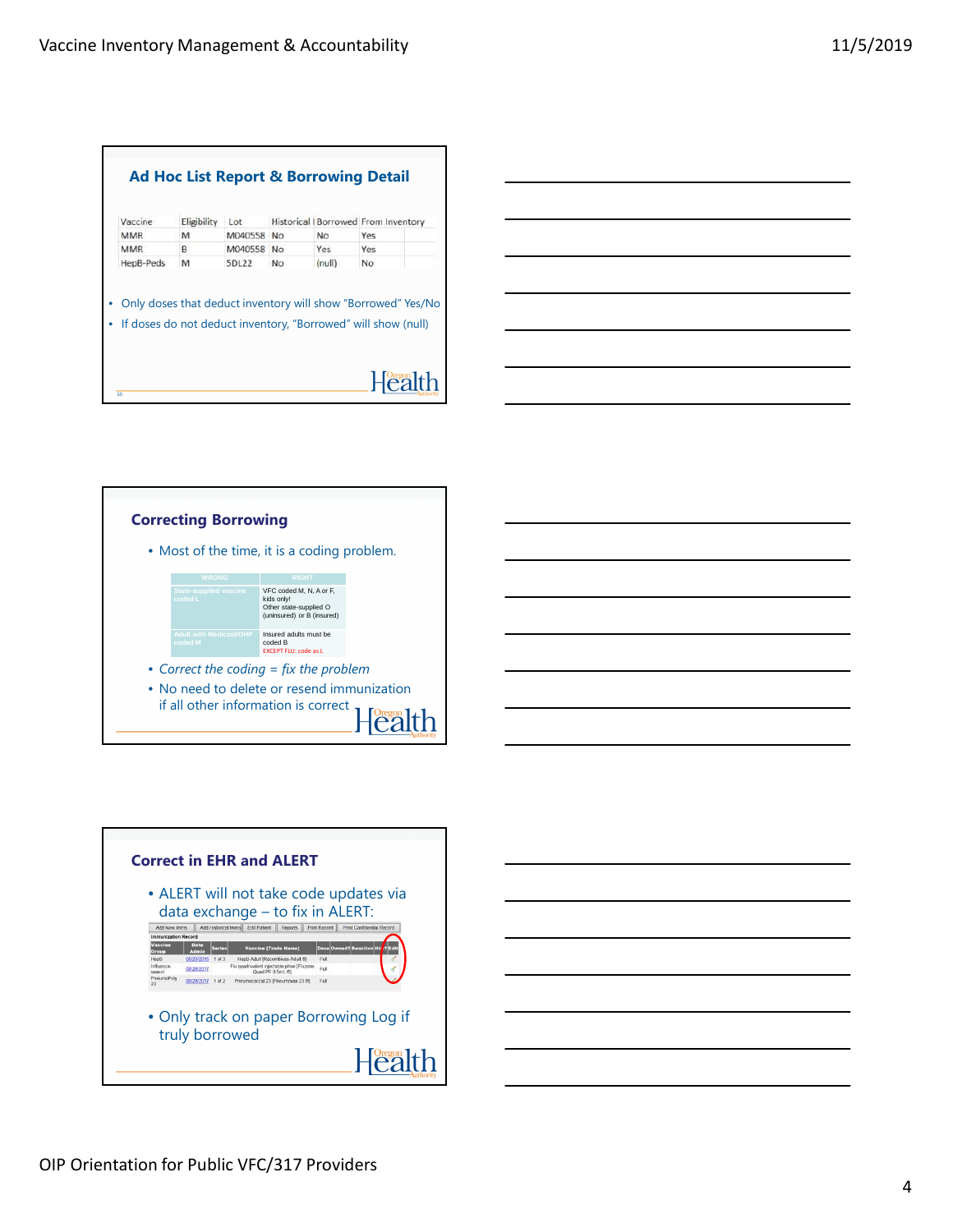## **Paying Back Borrowing**

- If the wrong vaccine was used, it is a truly borrowed dose
- Must be paid back and tracked on Borrowing Log
- Move vaccine in fridge and in ALERT Inventory

# Health

|  | <b>Reason for Modifying</b>               | <b>Explanation/When to Use</b>                                                           |
|--|-------------------------------------------|------------------------------------------------------------------------------------------|
|  | <b>Ke</b> <sup>Receipt of Inventory</sup> | Doses of vaccine that were received from the Oregon Immunization Program or              |
|  |                                           | distributor and added to your inventory. (Transfers will be automatically added to       |
|  |                                           | inventory when using Manage Transfers from within the IIS.)                              |
|  | <b>Error Correction</b>                   | Inventory quantity was entered incorrectly; the correction could be adding or            |
|  |                                           | subtracting from quantity on hand.                                                       |
|  |                                           | (To change an error in the lot #, dose, or other non-quantity data, click on the vaccine |
|  |                                           | name hyperlink from the Show Inventory screen and edit details as needed.)               |
|  | Doses Returned                            | Doses of vaccine that were returned to you; this should not be used routinely because    |
|  |                                           | any doses you transfer should be done using the Manage Transfers feature and             |
|  |                                           | rejected or returned doses will be automatically added back to your inventory.           |
|  | <b>Doses Transferred</b>                  | Doses of vaccine that were transferred to another site: this is used when the doses      |
|  |                                           | WERE NOT transferred using the Manage Transfers feature in the IIS. (Transfers are       |
|  |                                           | automatically deducted from inventory when using Manage Transfers in ALERT.)             |
|  | Doses Recalled                            | Doses of vaccine recalled by the manufacturer.                                           |
|  | <b>Doses Administered</b>                 | Doses of vaccine that were administered but were not automatically deducted from         |
|  |                                           | your inventory by the IIS (for example, because you reported them by electronic data     |
|  |                                           | exchange or did not have the "From ALERT IIS Inventory" box checked in the Enter         |
|  |                                           | New Immunizations screen).                                                               |
|  | <b>Rorrowed In</b>                        | Doses of vaccine added to inventory to pay back vaccine that was given to a patient      |
|  |                                           | with a mismatch between vaccine eligibility code and vaccine lot funding source          |
|  | <b>Borrowed Out</b>                       | Doses of vaccine subtracted from inventory when you have given an immunization           |
|  |                                           | from a lot whose funding source does not match the patient's vaccine eligibility code:   |
|  |                                           | only use this as a manual adjustment when you did not take the immunization from         |
|  |                                           | inventory at the time of vaccination                                                     |
|  | Spoilage reported by Provider             | Doses of vaccine that were spoiled due to causes other than fridge malfunction or        |
|  |                                           | failure to store properly upon receipt; an example would be a vial of vaccine left out   |
|  |                                           | of the fridge overnight.                                                                 |
|  | Lost or damaged in transit to             | Doses of vaccine that never arrived or that were unusable when they did arrive (temp     |
|  | Provider                                  | excursion, broken vials, etc).                                                           |
|  | Failure to store properly upon            | Doses of vaccine that were accepted by the provider but not stored properly and so       |
|  | receipt by Provider                       | were spoiled.                                                                            |
|  | Refrigeration failure reported by         | Doses of vaccine that were spoiled due to temperature excursion.                         |
|  | Provider                                  |                                                                                          |
|  | Lost or unaccounted for in Provider       | Doses of vaccine that can't be accounted for after being received and entered into       |
|  | <b>Inventory</b>                          | inventory (you can't find the vaccine).                                                  |
|  | Other - Not Usable, reported by           | Use to reconcile inventory when vaccine was wasted or damaged (e.g., broken vial in      |
|  | Provider                                  | box or patient refused vaccine after drawing it up) and nothing else is appropriate.     |

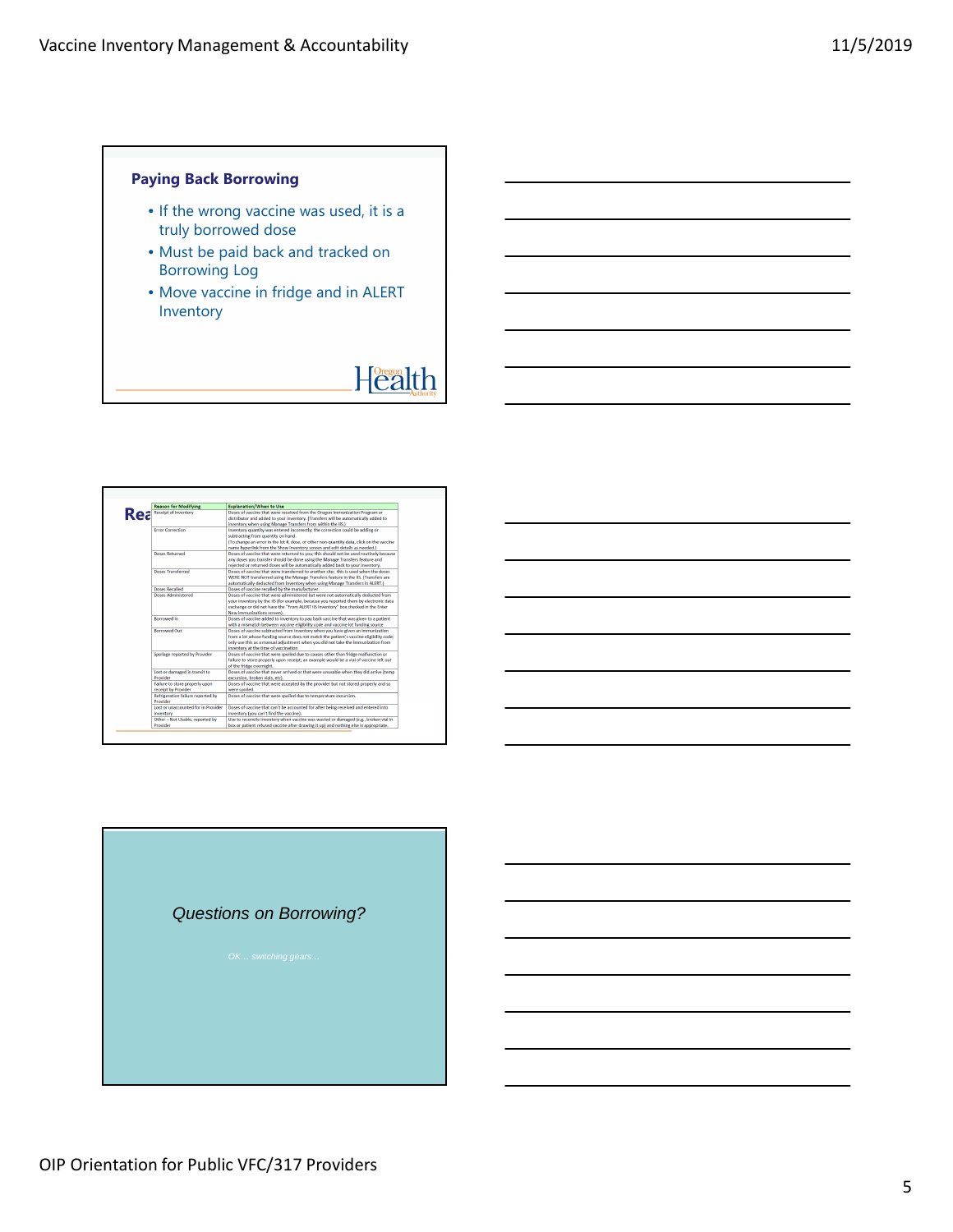## **Vaccine Accountability**

- Goal: 95% or better
- Less than 5% wasted, spoiled and expired
- Doesn't include flu
- Required by state law

# Health

## **The Vaccine Accountability Report**

| Oregon<br>Immunization<br>Program                     |                                                                                                                         |                         | Vaccine Accountability Report - Lionadh-Nylen Pediatrics |                     |                    |                      |                   | <b>Londonial Bolon</b>        |                       | togout   hole dool     | Oregon<br>Vaccines for<br>Children |  |
|-------------------------------------------------------|-------------------------------------------------------------------------------------------------------------------------|-------------------------|----------------------------------------------------------|---------------------|--------------------|----------------------|-------------------|-------------------------------|-----------------------|------------------------|------------------------------------|--|
|                                                       | Org Code: KL1234<br><b>VFC PIN: P1234</b>                                                                               |                         |                                                          |                     |                    |                      |                   |                               |                       |                        |                                    |  |
| Report<br>timeframe:                                  | Month 7, 2016 - Month 8, 2016<br>Report date: 09/16/2016<br>Funding Source: Both                                        |                         |                                                          |                     |                    |                      |                   |                               |                       |                        |                                    |  |
|                                                       | This report only reflects data reported to ALERT #S during the report timeframe and does not include influenza vaccine. |                         |                                                          |                     |                    |                      |                   |                               |                       |                        |                                    |  |
| Detailed Accountability Data by Vaccine Group and Lot |                                                                                                                         |                         |                                                          |                     |                    |                      |                   |                               |                       |                        |                                    |  |
| Vaccine Group                                         | <b>Lot Number</b>                                                                                                       | + Starting<br>Inventory | $+$ Doses<br>Received                                    | - Doses<br>Reported | - Doses<br>Expired | - Doces<br>Spoiled   | - Doses<br>Warded | - Doses<br>Transferred<br>Oit | + Ending<br>Inventory | Accounted<br>for Doses | Accounted for %                    |  |
| <b>Rotavirus</b>                                      | <b>ALL</b>                                                                                                              |                         | 28                                                       | 2                   |                    | ۰                    | Q                 | o                             | 27                    | 29                     | 100,00%                            |  |
| TdfTdan                                               | 272900                                                                                                                  |                         | 10                                                       | ö                   |                    |                      | ۵                 | ٨                             |                       | я                      | 80,00%                             |  |
| Td/Tdap                                               | <b>AMK21085</b>                                                                                                         | ٨                       | 17                                                       | ö                   | n                  | o                    | 4                 | ö                             | 10                    | 16                     | 88.24%                             |  |
| Td/Tdap                                               | CARRORA                                                                                                                 | n                       | ĥ                                                        | ö                   | n                  | n                    | ٥                 | ö                             | 6                     | к                      | 100.00%                            |  |
| Td/Tdap                                               | C9902AA                                                                                                                 | n                       | 19                                                       | $\mathbf{A}$        | n                  | n                    | ö                 | ö                             | 12                    | 13                     | <b>PR 42%</b>                      |  |
| Td/Tdap                                               | <b>M06537</b>                                                                                                           | $\mathbf{0}$            | 20                                                       | $\circ$             | $\mathbf 0$        | $\bullet$            | ٥                 | ٥                             | 10                    | 10                     | 50.00%                             |  |
| <b>Td/Tdap</b>                                        | <b>ALL</b>                                                                                                              | ō                       | 71                                                       | Δ                   | ٥                  | ō                    | 4                 | Ō                             | 45                    | 51                     | 71.83%                             |  |
| Varicella                                             | K021933                                                                                                                 | 3                       | ō                                                        | ٥                   | n                  | $\mathbf{0}$         | ٥                 | ō                             | o                     | $\circ$                | 0.00%                              |  |
| Varicella                                             | 1024252                                                                                                                 | A                       | ō                                                        | 4                   | o                  | o                    | ٥                 | A.                            | Ō                     |                        | 100,00%                            |  |
| Varicella                                             | 1.032396                                                                                                                | ٥                       | 20                                                       | -2                  | n                  | $\mathbf{0}$         | -2                | ō                             | 14                    | 18                     | 90,00%                             |  |
| Varicella                                             | <b>MOD6157</b>                                                                                                          | ٥                       | 20                                                       | ۵                   | n                  | $\ddot{\phantom{0}}$ | ٥                 | ō                             | 20                    | 20                     | 100,00%                            |  |
| Varicella                                             | <b>ALL</b>                                                                                                              | 7                       | 40                                                       | 4                   | 0                  | Q                    | -2                | 4                             | 34                    | 42                     | 89.36%                             |  |
| <b>ALL</b>                                            | <b>ALL</b>                                                                                                              | 101                     | 485                                                      | $-52$               | $\cdot$            | ۵                    | $-22$             | $-19$                         | 415                   | 513                    | 87,54%                             |  |

### **What Lowers Accountability…** • **Doses not deducting from Inventory** – Use Ad Hoc List report to troubleshoot common problems: – Typos in lot number from EHR – Use the lot number on the outer packaging • Not all vaccines have the same lot number on all the components – Ex: Pentacel and Menveo – Entering a lot number with the letter "O" instead of the number "0" – If entering directly in ALERT, don't forget to check the "From ALERT IIS Inventory" checkbox: Enter New Immunization<br>From ALERT IIS Inventory Health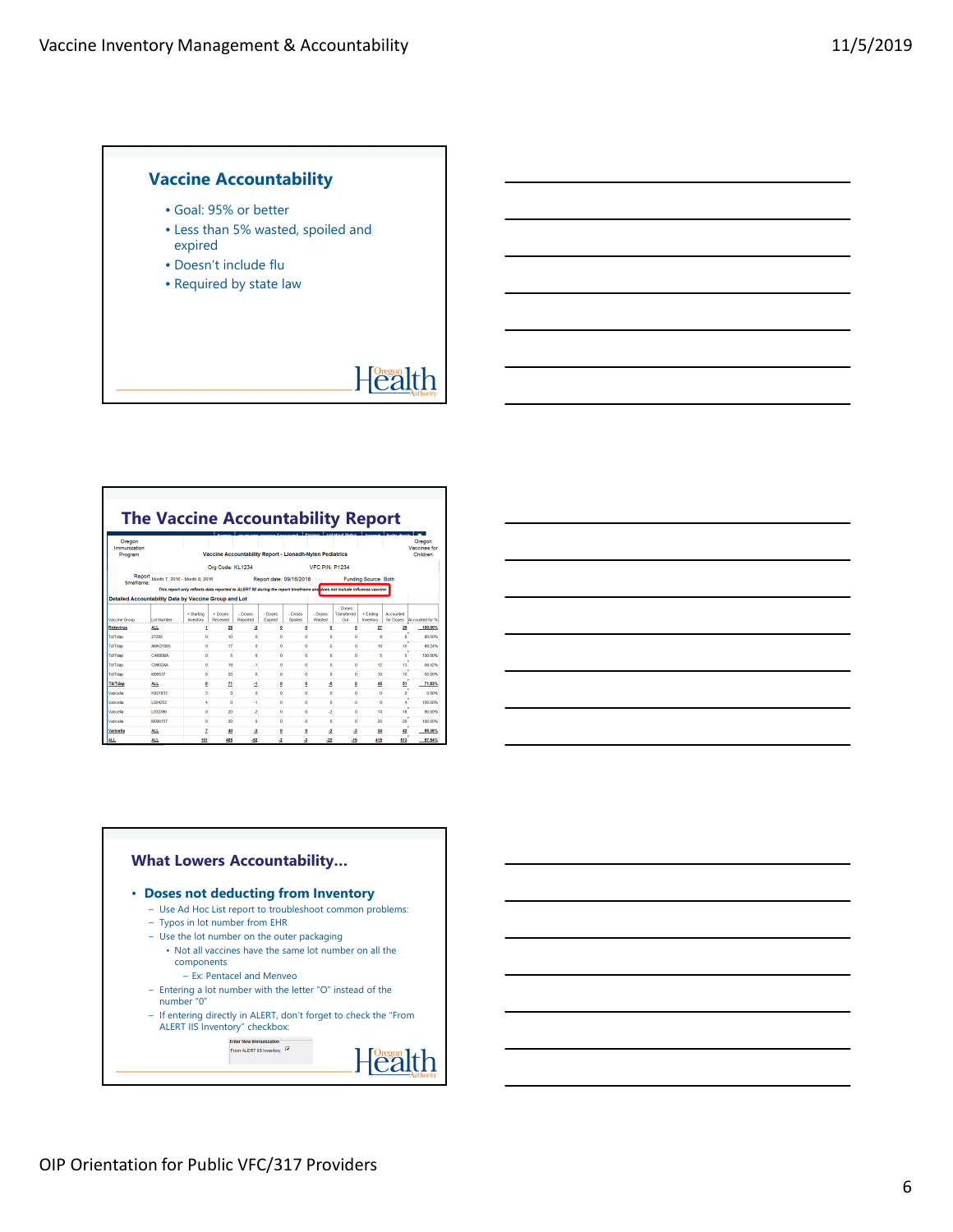





OIP Orientation for Public VFC/317 Providers